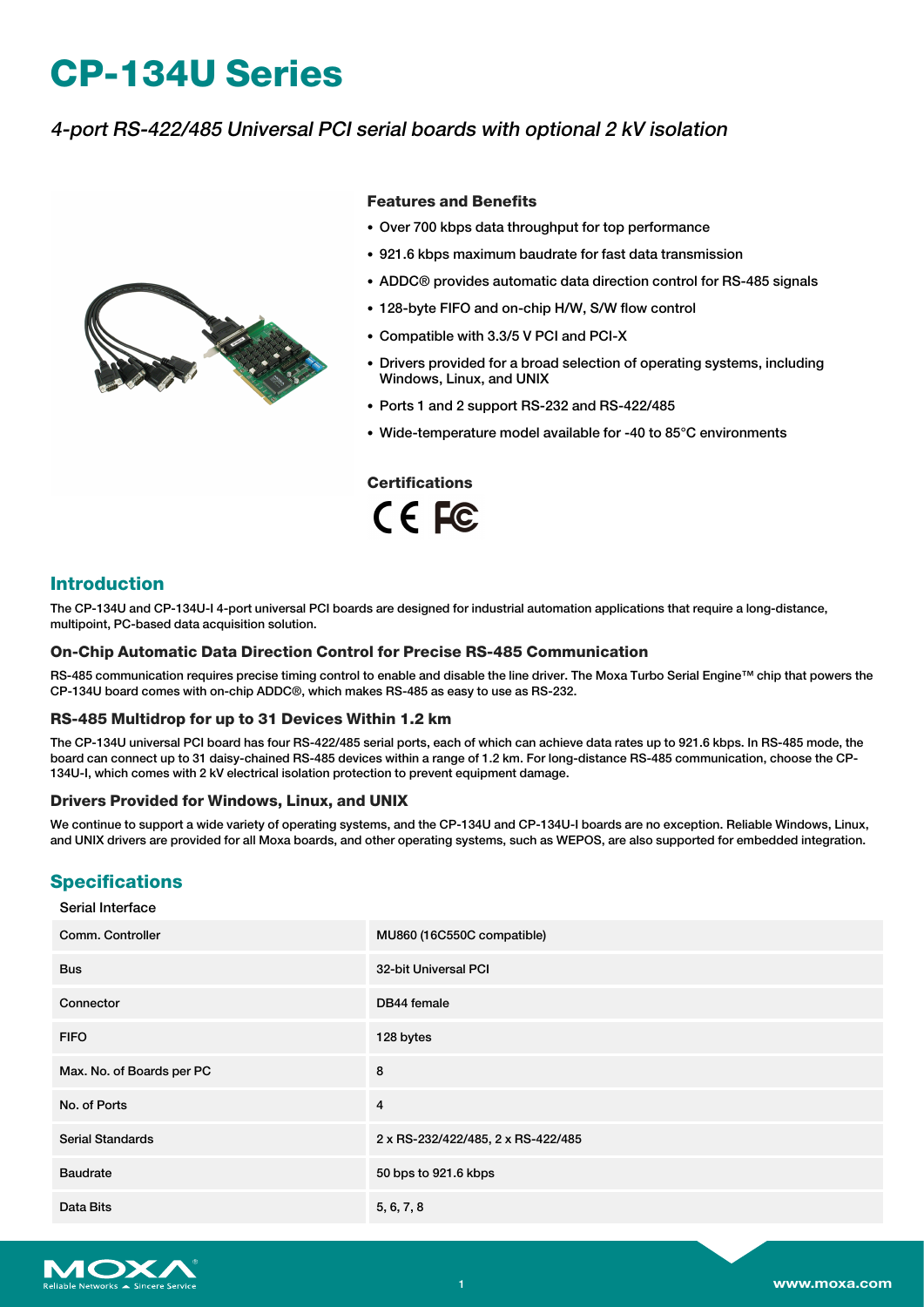| <b>Stop Bits</b>                       | 1, 1.5, 2                                                                                                                                                                                   |
|----------------------------------------|---------------------------------------------------------------------------------------------------------------------------------------------------------------------------------------------|
| Parity                                 | None, Even, Odd, Space, Mark                                                                                                                                                                |
| <b>Flow Control</b>                    | None, RTS/CTS, XON/XOFF                                                                                                                                                                     |
| Isolation                              | CP-134U-I Series: 2 kV                                                                                                                                                                      |
| <b>Serial Signals</b>                  |                                                                                                                                                                                             |
| <b>RS-232</b>                          | TxD, RxD, RTS, CTS, DTR, DSR, DCD, GND                                                                                                                                                      |
| <b>RS-422</b>                          | Tx+, Tx-, Rx+, Rx-, RTS+, RTS-, CTS+, CTS-, GND                                                                                                                                             |
| <b>RS-485-4w</b>                       | Tx+, Tx-, Rx+, Rx-, GND                                                                                                                                                                     |
| <b>RS-485-2w</b>                       | Data+, Data-, GND                                                                                                                                                                           |
| <b>Serial Software Features</b>        |                                                                                                                                                                                             |
| <b>Windows Drivers</b>                 | DOS, Windows 95/98/ME/NT/2000, Windows XP/2003/Vista/2008/7/8/8.1/10 (x86/x64),<br>Windows 2008 R2/2012/2012 R2/2016/2019 (x64), Windows Embedded CE 5.0/6.0,<br><b>Windows XP Embedded</b> |
| <b>Linux Drivers</b>                   | Linux kernel 2.4.x, Linux kernel 2.6.x, Linux kernel 3.x, Linux kernel 4.x, Linux kernel 5.x                                                                                                |
| <b>UNIX Drivers</b>                    | QNX 6, SCO OpenServer, UnixWare 7, Solaris 10, FreeBSD                                                                                                                                      |
| <b>Power Parameters</b>                |                                                                                                                                                                                             |
| <b>Input Current</b>                   | CP-134U Series: 180 mA @ 5 VDC<br>CP-134U-I Series: 850 mA @ 5 VDC                                                                                                                          |
| <b>Physical Characteristics</b>        |                                                                                                                                                                                             |
| <b>Dimensions</b>                      | CP-134U Series: 82.5 x 120 mm (3.24 x 4.72 in)<br>CP-134U-I Series: 115 x 120 mm (4.52 x 4.72 in)                                                                                           |
| <b>LED</b> Interface                   |                                                                                                                                                                                             |
| <b>LED Indicators</b>                  | Built-in Tx, Rx LEDs for each port                                                                                                                                                          |
| <b>Environmental Limits</b>            |                                                                                                                                                                                             |
| <b>Operating Temperature</b>           | Standard Models: 0 to 55°C (32 to 131°F)<br>Wide Temp. Models: -40 to 85°C (-40 to 185°F)                                                                                                   |
| Storage Temperature (package included) | -40 to 85°C (-40 to 185°F)                                                                                                                                                                  |
| <b>Ambient Relative Humidity</b>       | 5 to 95% (non-condensing)                                                                                                                                                                   |
| <b>Standards and Certifications</b>    |                                                                                                                                                                                             |
| <b>EMC</b>                             | EN 55032/35                                                                                                                                                                                 |
| EMI                                    | CISPR 32, FCC Part 15B Class B                                                                                                                                                              |
| <b>EMS</b>                             | IEC 61000-4-2 ESD: Contact: 4 kV; Air: 8 kV<br>IEC 61000-4-3 RS: 80 MHz to 1 GHz: 3 V/m                                                                                                     |
| Declaration                            |                                                                                                                                                                                             |
| <b>Green Product</b>                   | RoHS, CRoHS, WEEE                                                                                                                                                                           |
| <b>MTBF</b>                            |                                                                                                                                                                                             |
| Time                                   | 480,209 hrs                                                                                                                                                                                 |
| <b>Standards</b>                       | <b>Telcordia SR332</b>                                                                                                                                                                      |

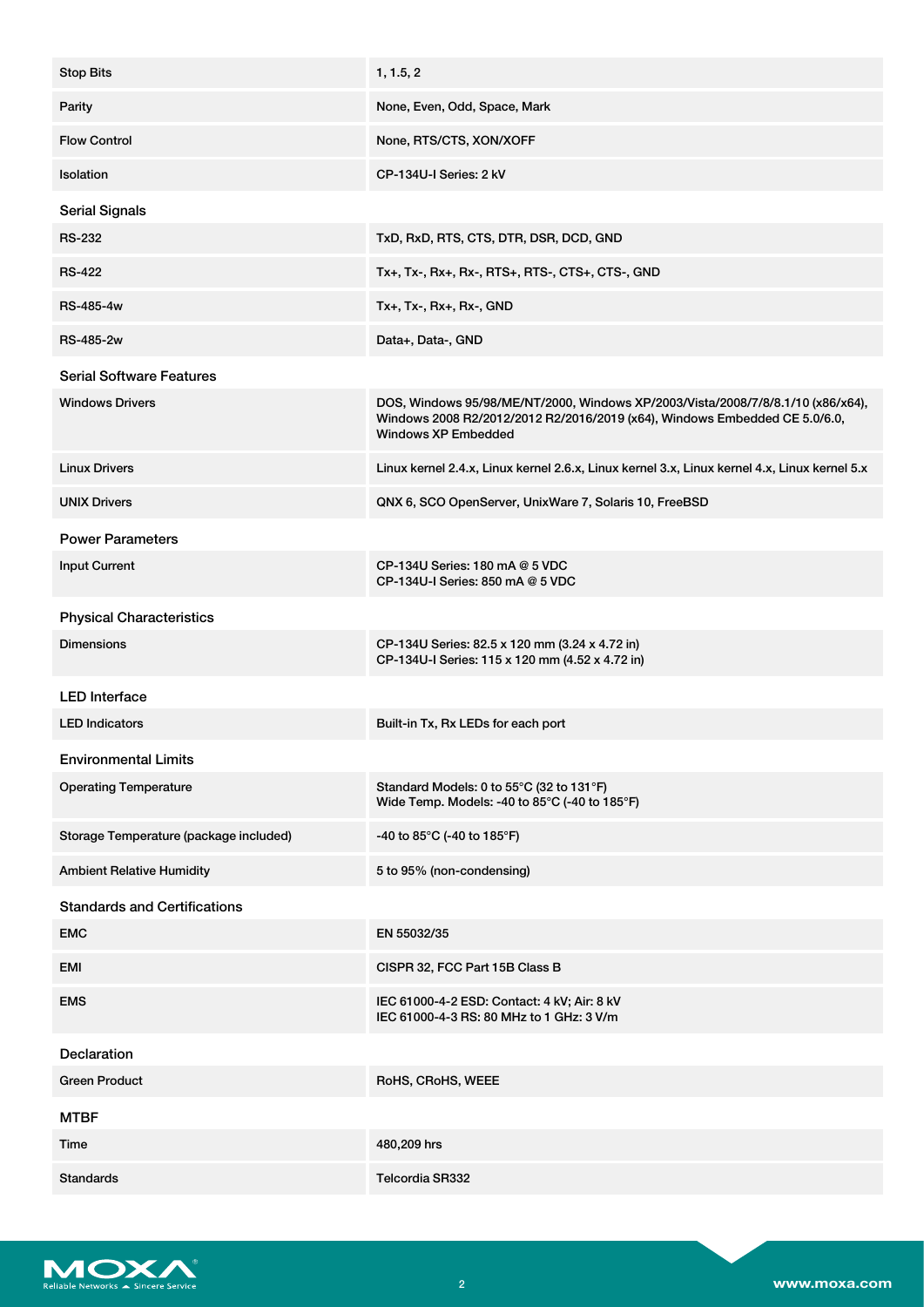#### Warranty

| <b>Warranty Period</b>  | 5 years                                                                                                |
|-------------------------|--------------------------------------------------------------------------------------------------------|
| <b>Details</b>          | See www.moxa.com/warranty                                                                              |
| <b>Package Contents</b> |                                                                                                        |
| Device                  | 1 x CP-134U Series serial board                                                                        |
| Cable                   | 1 x M44 to 4 x DB9-M cable, 50 cm (-DB9M models)<br>1 x M44 to 4 x DB25-M cable, 50 cm (-DB25M models) |
| Documentation           | 1 x quick installation guide<br>1 x substance disclosure table<br>1 x warranty card                    |

# **Dimensions**

**CP-134U CP-134U-I**



# **Ordering Information**

| <b>Model Name</b>   | <b>Serial Standards</b>              | No. of Serial Ports | <b>Serial Isolation</b><br>Protection | <b>Operating Temp.</b> | <b>Included Cable</b>    |
|---------------------|--------------------------------------|---------------------|---------------------------------------|------------------------|--------------------------|
| CP-134U w/o Cable   | 2 x RS-232/422/485<br>2 x RS-422/485 | $\overline{4}$      | $\qquad \qquad$                       | 0 to $55^{\circ}$ C    | $\overline{\phantom{0}}$ |
| CP-134U-T           | 2 x RS-232/422/485<br>2 x RS-422/485 | $\overline{4}$      |                                       | -40 to 85 $\degree$ C  |                          |
| CP-134U-DB9M        | 2 x RS-232/422/485<br>2 x RS-422/485 | $\overline{4}$      | $\overline{\phantom{0}}$              | 0 to $55^{\circ}$ C    | CBL-M44M9x4-50           |
| CP-134U-DB25M       | 2 x RS-232/422/485<br>2 x RS-422/485 | $\overline{4}$      |                                       | 0 to $55^{\circ}$ C    | CBL-M44M25x4-50          |
| CP-134U-I w/o Cable | 2 x RS-232/422/485<br>2 x RS-422/485 | $\overline{4}$      | $2$ kV                                | 0 to $55^{\circ}$ C    |                          |
| CP-134U-I-T         | 2 x RS-232/422/485<br>2 x RS-422/485 | $\overline{4}$      | $2$ kV                                | -40 to 85 $\degree$ C  |                          |
| CP-134U-I-DB9M      | 2 x RS-232/422/485<br>2 x RS-422/485 | $\overline{4}$      | $2$ kV                                | 0 to $55^{\circ}$ C    | CBL-M44M9x4-50           |
| CP-134U-I-DB25M     | 2 x RS-232/422/485<br>2 x RS-422/485 | $\overline{4}$      | $2$ kV                                | 0 to $55^{\circ}$ C    | CBL-M44M25x4-50          |